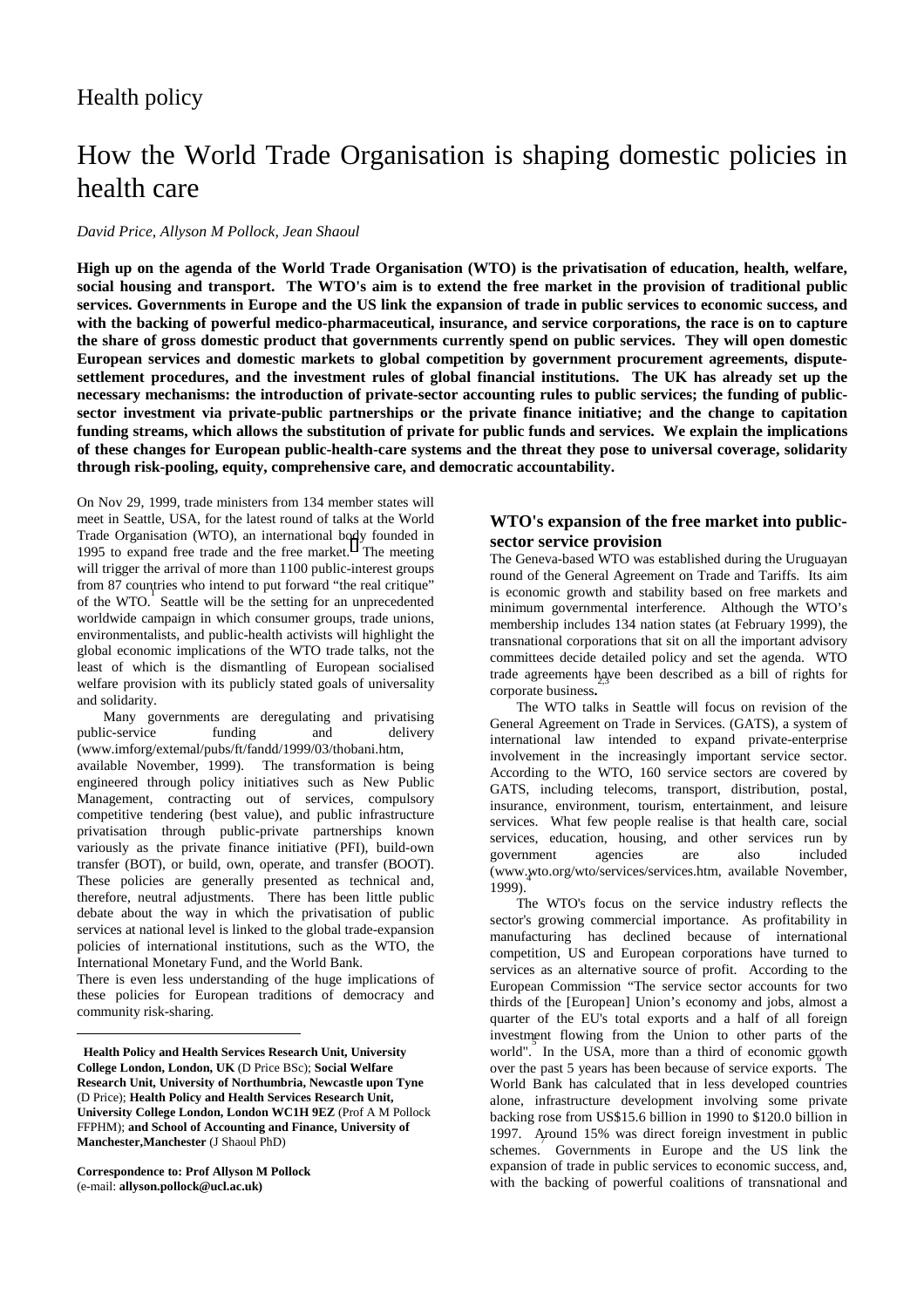multinational corporations, the race is on to capture the share of gross domestic product governments currently spend on public services. The European Community has set up the European Services Network of multinational industry representatives, led by Andrew Buxton, chairman of Barclays plc, to "advise European union negotiators on the key barriers and countries on which they should focus . . . " (www.gatsinfo.eu.int/, available November, 1999).

 In the USA, the Coalition of Service Industries is calling for a majority foreign ownership to be allowed for all health facilities. "We believe we can make much progress in the negotiations to allow the opportunity for US businesses to expand into foreign health care markets . . . Historically, health care services in many foreign countries have largely been the responsibility of the public sector. This public ownership of health care has made it difficult for US private-sector health care providers to market in foreign countries. . ." (www.uscsi.org; available November, 1999).

 The US trade delegation goes even further. "The United States is of the view that commercial opportunities exist along the entire spectrum of health and social care facilities, including hospitals, outpatient facilities, clinics, nursing homes, assisted living arrangements, and services provided in the home."

 Waiting in the wings of the WTO talks are the US multinationals, including the pharmaceutical industry, longterm-care sector, and the health-maintenance organisations. Known in the mid-1990s as "the darlings of Wall Street," the multibillion dollar business of health maintenance organisations depends heavily on a mixture of public funding, private health insurance, and user charges. Much of its impressive profitability was brought about by the acquisition of non-profit hospitals in the USA.<sup>9</sup>

 However, by 1997, the stock-market boom in health maintenance organisations had ended and earnings by these businesses of \$700 million in 1996 turned into \$768 million basinesses of  $\frac{100}{10}$  million in 1990 tartied the  $\frac{100}{100}$  million losses by 1998. Profits fell because of market saturation, government and employer strategies to contain health-care costs, and high-profile scandals. To restore profitability, the industry has begun to lower benefits, increase premiums, and withdraw from selected markets. It has also tried to capture new markets abroad by acquiring publicly run facilities. The industry has received influential backing for its foreignacquisitions policy from the US government, the World Bank, and multilateral financial institutions such as the Inter-American Development Bank. These bodies have supported "managed care initiatives that convert public health care institutions and social insurance funds to private management, private ownership, or both."

 Health-maintenance organisations target the public funding behind foreign health-care systems. Multibilliondollar social-security or tax pools are effectively privatised when public health care is redirected through private-sector organisations.

## **Intention to open public services to international global markets through GATS**

Expansion of the private services sector depends on the opening of markets in the traditional areas of public provision. The WTO and the World Bank have carefully created policies to ensure that such changes take place  $_{2}$  But the WTO has found progress slow in health care. When GATS was introduced in 1995, only 27% of WTO members agreed to open hospital services to foreign suppliers. According to the WTO secretariat, some governments have resisted making the hospital sector commercial because they think of hospitals as part of their country's "national heritage" Consequently, 5 years into GATS, the public-service basis of many health-care systems has not been accessible to transnational corporations.

 GATS permits member countries to force the removal of barriers to foreign participation in the service industries of other member countries. The WTO now has three main objectives: to extend coverage of GATS, to toughen procedures for dispute settlements so that member states can more easily be brought into line, and to change government procurement rules to create market access.

#### *Extension of GATS-Articles 1.3, 13, and 19*

The previous round of WTO ministerial talks (the Uruguayan round) allowed governments to protect health and social services from GATS treatment by defining them as government services. According to GATS Article 1.3, a government service is one "which is supplied neither on a commercial basis, nor in competition with one or more service suppliers". Article 19 of GATS is, however, intended to end this protection. "Members shall enter into successive rounds of negotiations . . . with a view to achieving a progressively higher level of liberalisation."

 The WTO secretariat has argued that for services to be classified under Article 1.3 they should be provided free. Many governments initially protected health services from GATS treatment by defining them in this way. But the WTO has highlighted the inconsistencies in this approach. "The hospital sector in many counties ... is made up of governmentowned and privately-owned entities which both operate on a commercial basis, charging the patient or his insurance for the treatment provided. Supplementary subsidies may be granted for social, regional, and similar policy purposes. It seems unrealistic in such cases to argue for continued application of Article 1:3, and/or maintain that no competitive relationship exists between the two groups of suppliers of services." In addition, Article 13 of GATS calls for the end of subsidies that distort trade and requires members to negotiate procedures to combat them.

 Therefore, according to the WTO, wherever there is a mixture of public and private funding, such as user charge or private insurance, or there are subsidies for non-public infrastructure, such as public-private partnerships or competitive contracting for services, the service sector should be open to foreign corporations. Health-care systems across Europe are vulnerable on all these counts.

#### *Dispute settlement*

The WTO uses dispute settlement to implement market access. These procedures enable states to force changes in the domestic laws of other states and to impose retaliatory trade sanctions in areas unconnected with the disputed practice. Current proposals will enable transnational corporations to take legal action against governments that frustrate their foreigninvestment aspirations. Dispute settlement is an important means of US influence and a vital weapon in its trade expansion. According to Ambassador Charlene Barshefsky, leader of the US trade delegation and chairperson of the Seattle round, "the United States has demonstrated a record as the most aggressive user of the WTO dispute resolution process".

 Dispute settlement is a form of attack on government powers. The procedures promote the least trade-restrictive regulation, which is voluntary rather than compulsory, involves consumer information rather than prohibition, and puts individual before public responsibility. delegation has announced that it will be supporting the introduction of regulation in the service sector that "promotes rather than restrains competition".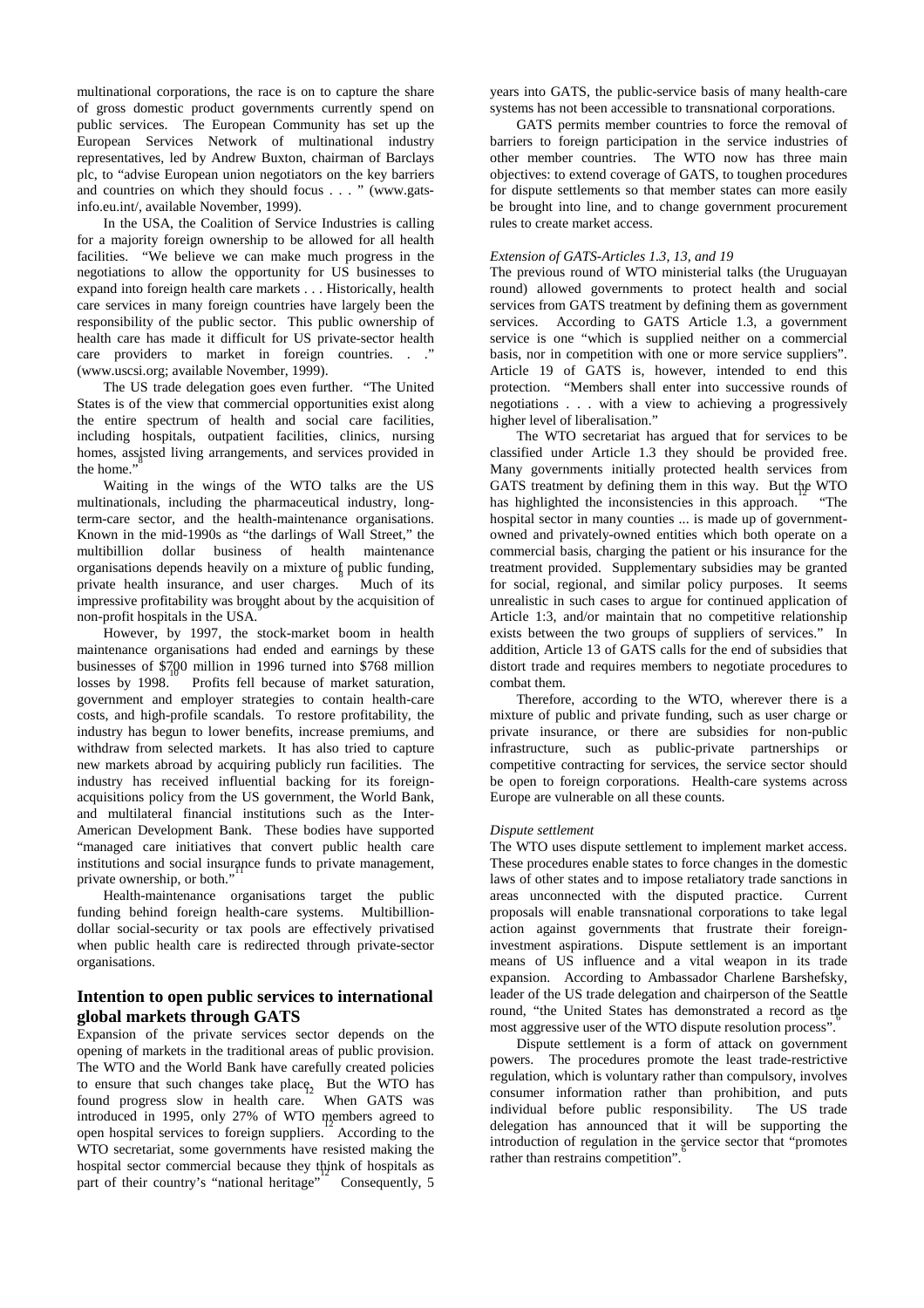#### *Creation of market access: government procurement rules*

The WTO proposes to use a reformed government procurement agreement as the primary mechanism for opening public services to the private sector. Government procurement rules supply the legal and regulatory framework within which public bodies contract for goods, services, and investment funds. This procedure opens up domestic services and markets to international competition. The influential European Union reform proposals focus on "[unlocking] new potential markets" by extension of private firms' involvement with public services and by creation of contracting rules to ensure "acceptable returns for investors".

## **Use of government-procurement-agreement reforms to shape health-care policy in the UK**

The World Bank has famously described public services as a  $\frac{1}{2}$  barrier to the abolition of world poverty. It maintains that "if market monopolies in public services cannot be avoided then regulated private ownership is preferable to public ownership". The WTO sees one of its roles as coordinating the international transfer of such policies. It asks "How can WTO Members ensure that ongoing reforms in national health systems are mutually supportive and, whenever relevant, market-based?"

 The UK provides a fascinating insight into the assimilation of the WTO agenda into domestic policy. The UK was one of the first states among more-developed countries to take up two key recommendations of global financial institutions: the introduction to the public sector of commercial accounting and appraisal of commercial investment. Procurement reforms are being used to breach socialised provision to enable private firms to exploit the public-funding base of traditional public services.

#### *Changes to resource allocation*

Money now follows the individual to the point of service. In 1991, the National Health Service internal market replaced resource allocation based on area needs with capitation funding. Payments per person are generally seen simply as a cost-containment strategy because they provide organisations with an incentive to withhold care (necessary and unnecessary). However, per-person payments, which are fixed sums of money that lend themselves to copayments and consumer purchases in the private sector, also facilitate the substitution of private funding for public funding (through private insurance and user charges) and private services for public services. Capitation models are promoted by the World Bank (www.worldbank.org/nor/class/modulel/sec7i.hbm 7i).

In the UK, the devolution of capitation payments to family-physician fundholders has enabled the substitution of private health insurance and user charges for some publicly funded care (eg, pharmaceuticals, elective surgery) as well as the diversion of public funds into the private sector (eg, elective surgery, private outpatient  $_{15,1}$ clinics, podiatry, physiotherapy, and capital infrastructure).<sup>15,1</sup> The introduction of primary-care groups and primary-care trusts in April, 1999, will accelerate this process.<sup>1</sup> Primary-care groups will have an incentive to expand private health insurance and user charges or copayments when their National Health Service perperson budgets are capped, and they will have more freedom to use the private sector.

 A copayment template is about to be tried in the UK by the Department for Education and Employment. Next year the department will give a UK£10 000 "individual learning account" to school-leavers to pay for education after age 18 years, as well as training costs in the public or the private <sup>19</sup><br>sector. Public funds will be triggered by private contributions.

#### *Service delivery changes in creation of corporations*

In the UK, National Health Service entities have been reestablished on private-sector lines, or corporatised, by the imposition of commercial accounting practices. For example, the sole statutory duties of National Health Service provider trusts (hospital and community services) are financial and not health-care duties; National Health Service bodies must break even after having made a profit for their owners (the government) equivalent to a 6% return on capital. The same will apply to primary-care trusts, which will also be made to behave commercially as if they have shareholders. This resource accounting, which is shortly to be introduced throughout all UK public services, makes public and private sectors seem interchangeable. Resource accounting is a prerequisite for public-private partnerships.

#### *Public-private partnerships*

The UK government is outsourcing labour-intensive services and capital-intensive infrastructure projects through publicprivate partnerships (or private finance initiative in the National Health Service). These changes give the private sector access to public funds, but are presented as offering the public sector access to private funds. The privatisation of public funds has been achieved by almost eliminating new public funding for capital projects such as hospital refurbishment; through the introduction of direct government subsidies to the private sector; and through creation of revenue that can be diverted to the private sector as rental income.

 These policies are occurring to a greater or lesser degree in all UK public services and are being widely copied in other more-developed countries.

#### **Implications for health and health care**

These structural changes in the financing and delivery of health-care conflict with the principles of universal coverage and shared risk that tax-funded or social insurance-funded systems generally uphold. The changes provide insurers and providers with the means and making maximum profit the incentive to engineer favourable risk pools. Experience in the USA and more recently in Latin America is that the viability of public and voluntary hospitals and health services is threatened when they have to compete with commercial providers for perperson public funds, private insurance, and copayments. Typically, the public sector has been left to bear the risk for more vulnerable populations but with diminished risk pools (or pooled funding) to finance care.

 Competition for per-person funds among autonomous providers leads to competition for patients. Evidence from the UK shows that such competition has destabilised the provision of care and diverted planning and service priorities away from the needs of their local populations. For example, privatefinance-initiative business cases show that hospitals are currently being planned according to trusts' financial needs and not local clinical need: access to the acute sector is controlled by financial imperatives.

#### *Democracy versus consumerism*

In the UK, the substitution of market mechanisms and competition has fractured the traditional mechanisms for local accountability. National Health Service providers are governed by trust boards, with no democratic or legal mechanisms to ensure that they uphold the interests of the local communities from which they draw patients.<sup>2</sup> Increasingly, the goals of